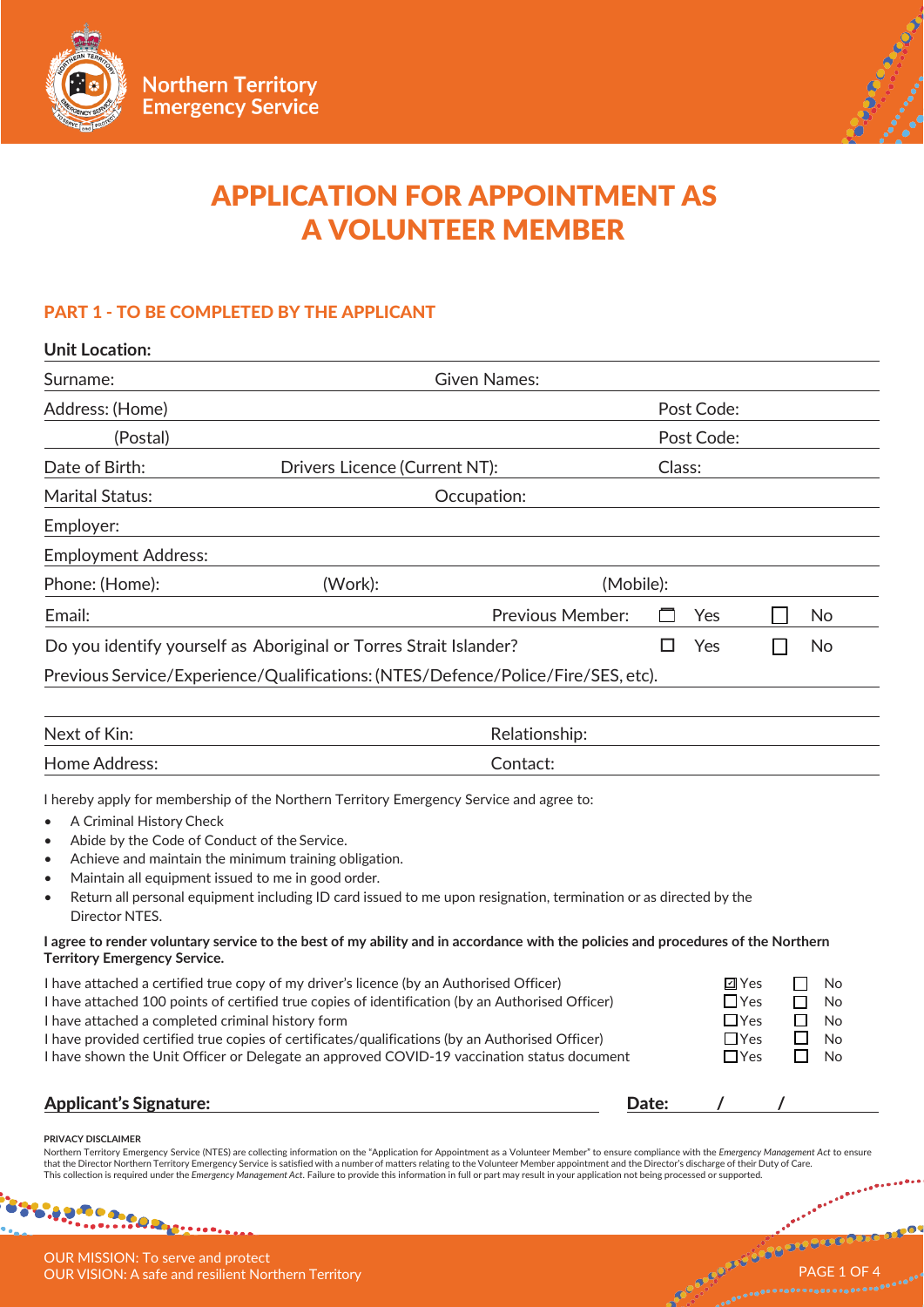



# APPLICANT'S STATEMENT OF PERSONAL MEDICAL HISTORY

**Are you suffering from, or have you ever suffered from, any of the following disabilities?**

|                                                           | Yes | <b>No</b> |                                              | Yes | <b>No</b> |
|-----------------------------------------------------------|-----|-----------|----------------------------------------------|-----|-----------|
| Nervous fatigue or neurasthenia                           |     |           | Dizziness or turns                           |     |           |
| Mental or nervous conditions                              |     |           | Attack of unconsiousness or weakness         |     |           |
| Anxiety state                                             |     |           | Anaemia or Haemorrhage                       |     |           |
| Depression                                                |     |           | Recurrent pain in the chest                  |     |           |
| Difficulty in sleeping                                    |     |           | Hernia (rupture)                             |     |           |
| Epilepsy or fits                                          |     |           | Asthma                                       |     |           |
| Persistent headaches                                      |     |           | Discharge from ears or perforated<br>eardrum |     |           |
| Coronary artery disease                                   |     |           | <b>Deafness</b>                              |     |           |
| Operation on the heart                                    |     |           | <b>Diabetes</b>                              |     |           |
| High blood pressure                                       |     |           | Skin eruption or rash                        |     |           |
| Disease of the heart or blood vessels                     |     |           | Cancer or any kind of tumor                  |     |           |
| Any disease of the blood                                  |     |           | <b>Bronchitis</b>                            |     |           |
| Dyspepsia, disease or ulcer of the<br>stomach or duodenum |     |           | Hay fever or allergic rhinitis               |     |           |
| Frequent indigestion or vomiting<br>attacks               |     |           | Goitre or thyroid disease                    |     |           |
| Gall bladder disease                                      |     |           | Dermatitis or eczema                         |     |           |
| Disease of the liver                                      |     |           | <b>Tropical diseases</b>                     |     |           |
| Jaundice or hepatitis                                     |     |           | Infectious diseases                          |     |           |
| Do you wear spectacles                                    |     |           | Colour blindness or impairment               |     |           |
| Previous/recurrent back injury                            |     |           | Other (give details)                         |     |           |

**If yes to any of the above, a medical clearance may be requested**

Comments *(include significant past medical or surgical history)*:



OUR MISSION: To serve and protect OUR VISION: A safe and resilient Northern Territory PAGE 2 OF 4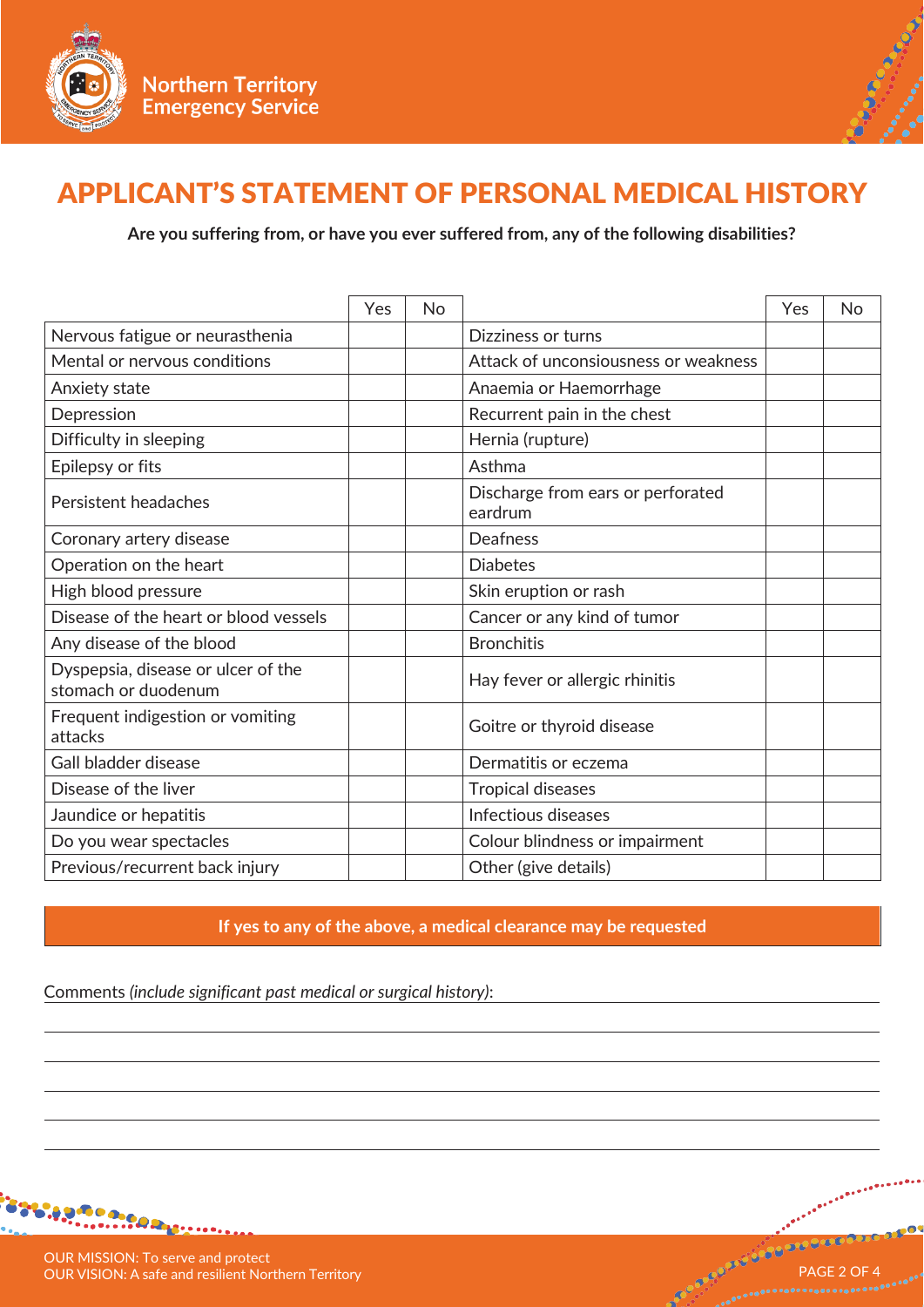



## PART 2 - ENDORSEMENT OF UNIT OFFICER/LOCAL CONTROLLER

**Application**

**Recommended Not Recommended**

| Signature:                             |           |
|----------------------------------------|-----------|
| Name:                                  | Date:     |
| COVID-19 Vaccination documents sighted | Date: $/$ |
| Comments:                              |           |
|                                        |           |

# PART 3 - ENDORSEMENT OF OPERATIONS OFFICER

| <b>Application</b>                                                                              | $\Box$ |          |        | Recommended $\square$ Not Recommended                                                     |
|-------------------------------------------------------------------------------------------------|--------|----------|--------|-------------------------------------------------------------------------------------------|
| Signature:                                                                                      |        |          |        |                                                                                           |
| Name:                                                                                           |        |          |        | Date: $/$<br>$\frac{1}{\sqrt{1-\frac{1}{2}}}\left( \frac{1}{\sqrt{1-\frac{1}{2}}}\right)$ |
| Comments:                                                                                       |        |          |        |                                                                                           |
|                                                                                                 |        |          |        | <b>PART 4 - ENDORSEMENT OF REGIONAL MANAGER NORTHERN/SOUTHERN</b>                         |
| <b>Application</b>                                                                              | $\Box$ |          |        | Recommended □ Not Recommended                                                             |
| Signature:                                                                                      |        |          |        |                                                                                           |
| Name:                                                                                           |        |          |        | Date: $/$<br>$\frac{1}{2}$                                                                |
| Comments:                                                                                       |        |          |        |                                                                                           |
| <b>PART 5 - ENDORSEMENT OF DIRECTOR NTES</b>                                                    |        |          |        |                                                                                           |
| <b>Application</b>                                                                              | $\Box$ | Approved | $\Box$ | <b>Not Approved</b>                                                                       |
| Signature:                                                                                      |        |          |        |                                                                                           |
| Name:                                                                                           |        |          |        | Date:<br>$\sqrt{2}$<br>$\sqrt{2}$                                                         |
| Comments:                                                                                       |        |          |        |                                                                                           |
| <b>Agmoniac</b> he                                                                              |        |          |        |                                                                                           |
| OUR MISSION: To serve and protect<br><b>OUR VISION: A safe and resilient Northern Territory</b> |        |          |        | LOQUES<br>PAGE 3 OF 4                                                                     |